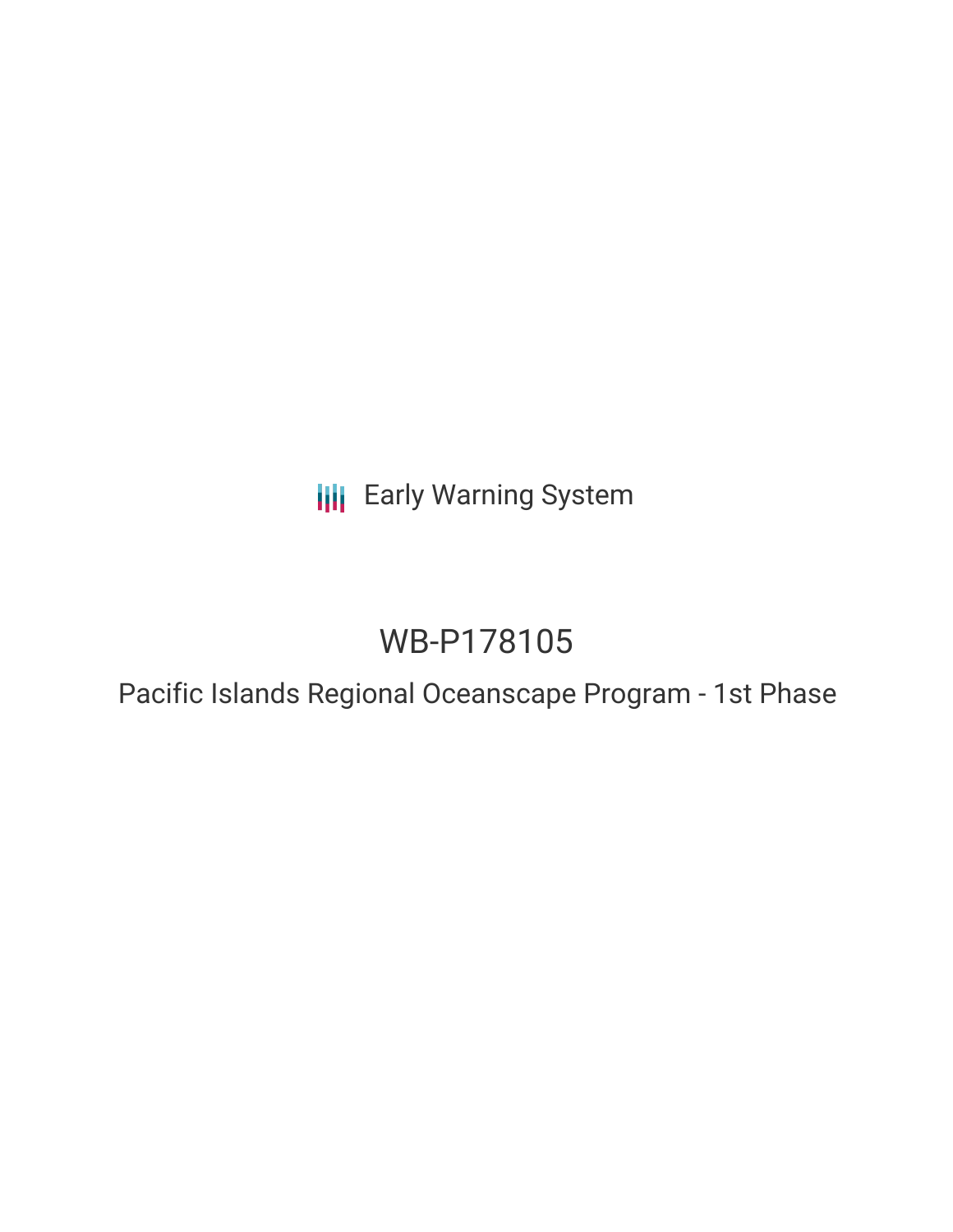

#### **Quick Facts**

| <b>Countries</b>               | Vanuatu                                           |
|--------------------------------|---------------------------------------------------|
| <b>Financial Institutions</b>  | World Bank (WB)                                   |
| <b>Status</b>                  | Proposed                                          |
| <b>Bank Risk Rating</b>        | U                                                 |
| <b>Borrower</b>                | Government of Vanuatu                             |
| <b>Sectors</b>                 | Agriculture and Forestry, Climate and Environment |
| <b>Investment Amount (USD)</b> | \$15.00 million                                   |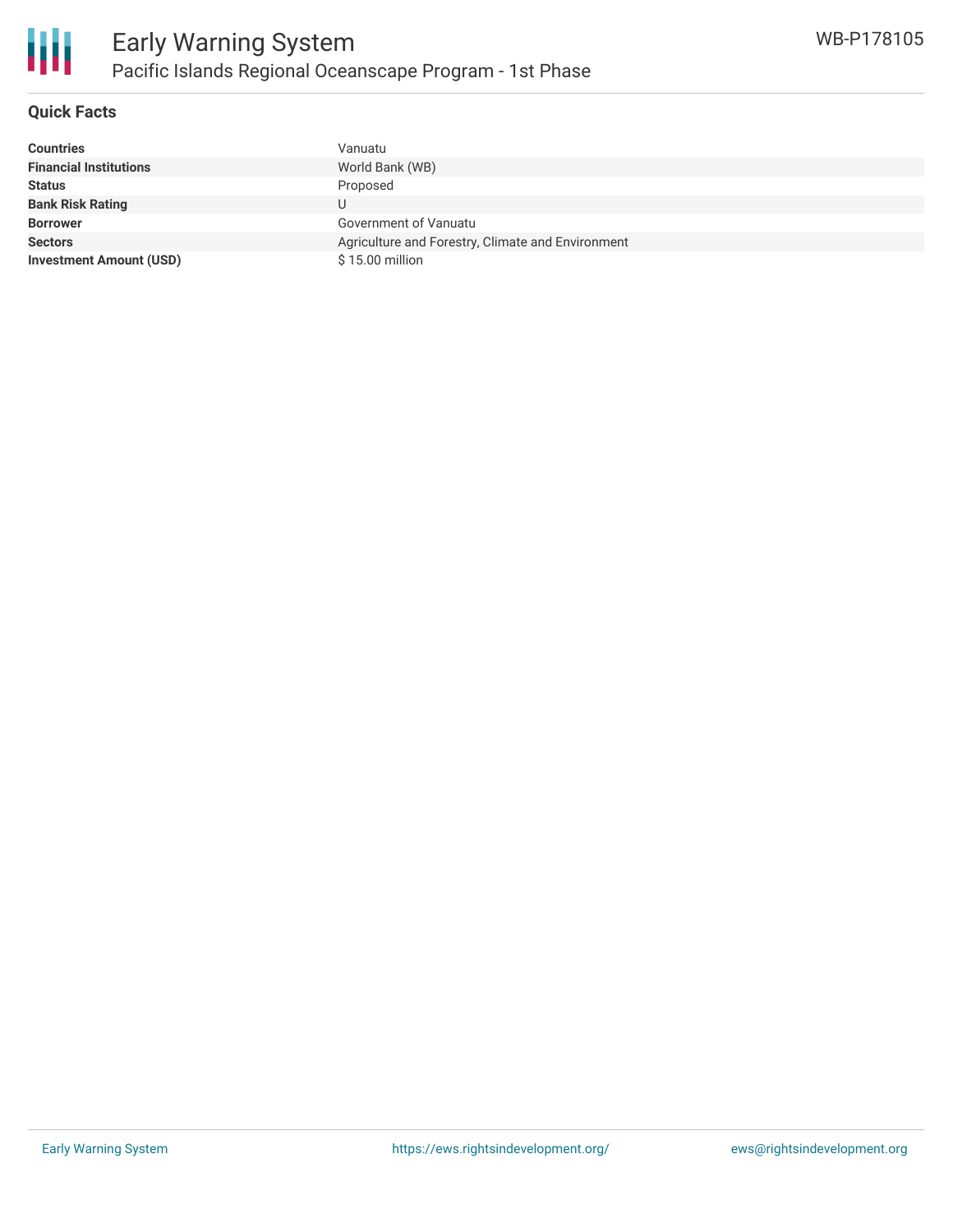

#### **Project Description**

According to the bank's documents, "The Development Objective of the Series of Projects is to strengthen the shared management of selected Pacific Island oceanic and coastal fisheries, and the critical habitats upon which they depend."

No further information available at the time of writing.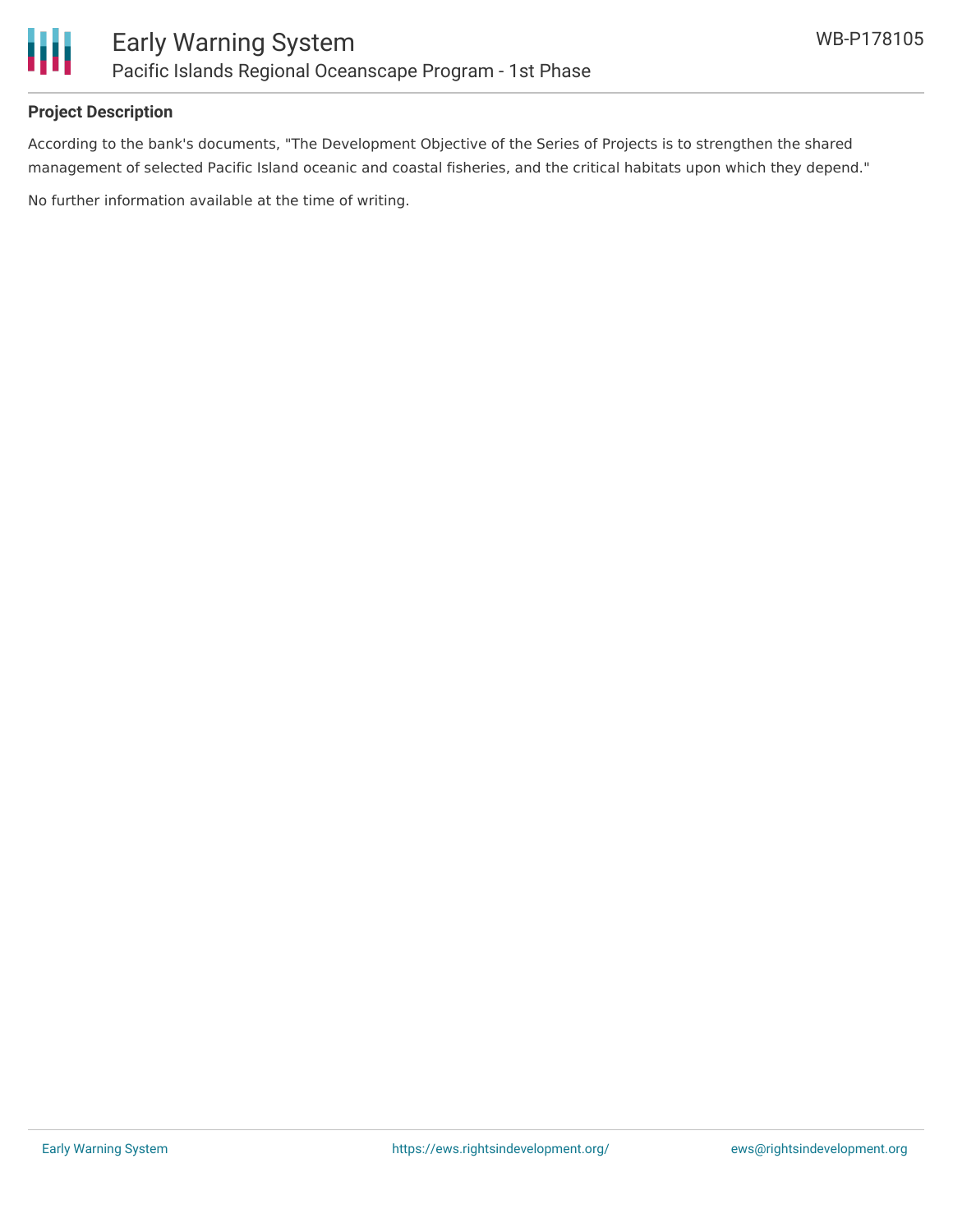

#### **Investment Description**

World Bank (WB)